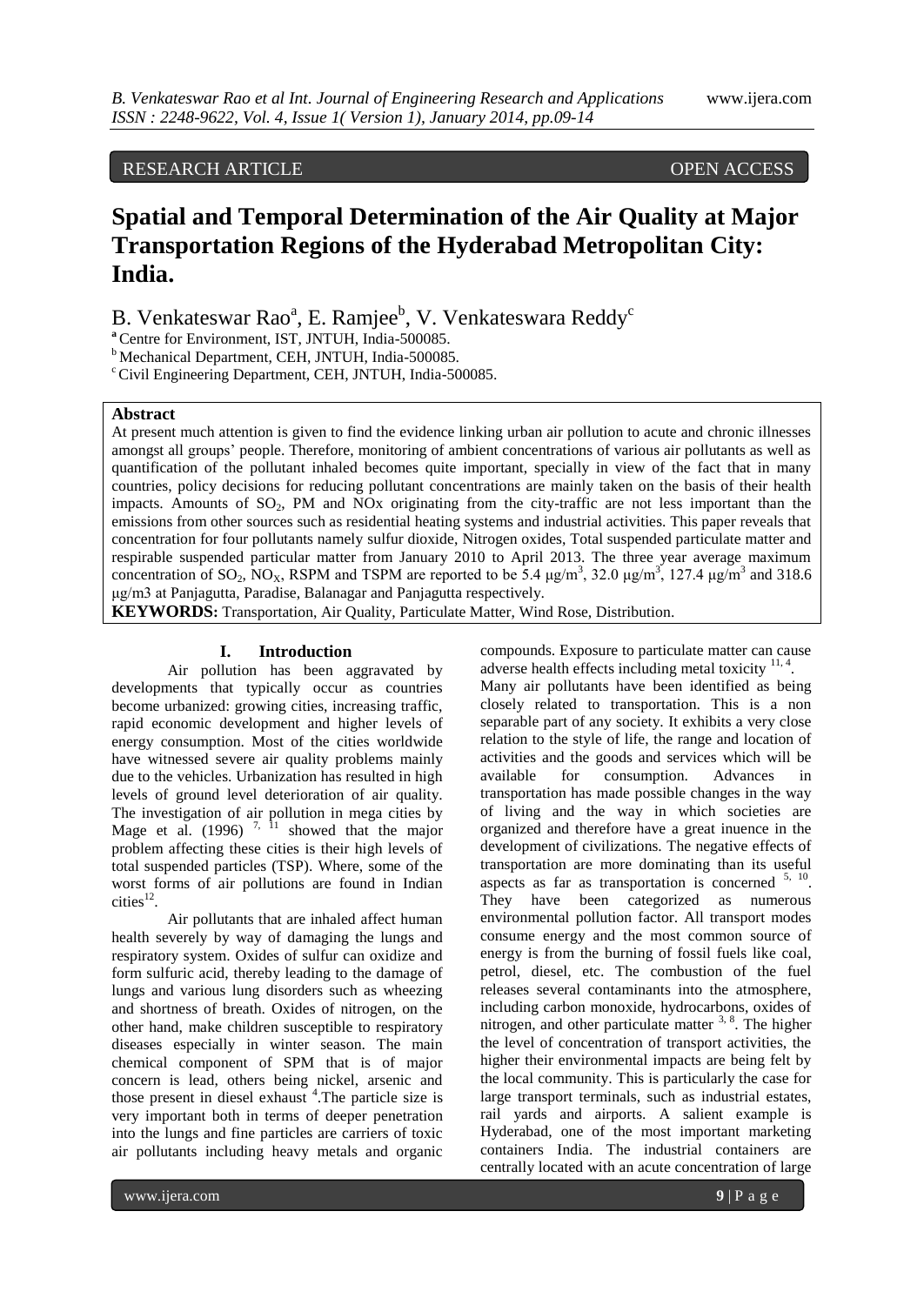shipments and tens of thousands of truck movements per day. Many air pollutants have been identified as being closely related to transportation  $5, 7$ .

Emitted amounts of  $SO_2$ , PM and NOx originating from the city-traffic are not less important than the emissions from other sources such as residential heating systems and industrial activities. As in the most of the developing countries, the road traffic in Hyderabad appears to be the most important source group contributing to air pollution especially in city centre's. In these central locations large traffic volumes and congestion commonly result in significant degradation of the air quality as a function of the rate of increase in population and urbanization  $10$ .

The long term production of this air pollutant causes the deterioration of the surrounding environments due to dispersion under different climatic conditions, such as temperature, relative humidity, wind speed and wind direction and other pollutant concentrations. This dispersion is carried by averaging period with sufficient information is available on emissions and meteorology of the pollutants. This borrows functionality from ESRI's ArcGIS to produce high resolution maps of air pollution which can be directly used in GIS-based exposure assessment  $6, 12$ . Wind speed and wind direction are the mainly dominating factors for air pollutant dispersion.

#### **Study area**:

India is a tropical country. There are around 100 metropolitan cities in India, out of which

Mumbai, Delhi, Bangalore, Kolkata, Chennai, Hyderabad, Ahmadabad and Pune are the 8 cities that qualify as the top metro cities in country. Hyderabad is located at latitude of 17° 22′ 42″ North and longitude 78° 28′ 30″ East. It is the capital city of the southern [Indian state](http://en.wikipedia.org/wiki/States_and_territories_of_India) of [Andhra Pradesh.](http://en.wikipedia.org/wiki/Andhra_Pradesh) Occupying 650 square kilometers (250 sq mi) on the banks of the [Musi River,](http://en.wikipedia.org/wiki/Musi_River_(India)) it is also the largest city in the state. As of 2011, the population of the city was 6.8 million with a [metropolitan](http://en.wikipedia.org/wiki/Metropolitan_area) population of 7.75 million, making it India's [fourth most populous](http://en.wikipedia.org/wiki/List_of_most_populous_cities_in_India)  [city](http://en.wikipedia.org/wiki/List_of_most_populous_cities_in_India) and [sixth most populous urban agglomeration.](http://en.wikipedia.org/wiki/List_of_million-plus_agglomerations_in_India) Coming to transportation of metropolitan is well connected to many other locations in India, such as [Bangalore,](http://en.wikipedia.org/wiki/Bangalore) [Mumbai,](http://en.wikipedia.org/wiki/Mumbai) [Delhi,](http://en.wikipedia.org/wiki/Delhi) [Kolkata,](http://en.wikipedia.org/wiki/Kolkata) [Nagpur,](http://en.wikipedia.org/wiki/Nagpur) [Chennai,](http://en.wikipedia.org/wiki/Chennai) [Pune,](http://en.wikipedia.org/wiki/Pune) [Vishakhapatnam](http://en.wikipedia.org/wiki/Vishakapatnam) and [Vijayawada.](http://en.wikipedia.org/wiki/Vijayawada) Three of the [National Highways](http://en.wikipedia.org/wiki/National_Highway_(India)) (NH) pass through the city [NH-7,](http://en.wikipedia.org/wiki/National_Highway_7_(India)) [NH-9](http://en.wikipedia.org/wiki/National_Highway_9_(India)) and [NH-202,](http://en.wikipedia.org/wiki/National_Highway_202_(India)) Five state highways [SH-1,](http://en.wikipedia.org/wiki/State_Highway_1_(Andhra_Pradesh)) SH-2, SH-4, SH-5 and SH-6 begins. Where, the roads occupy 10% of the total city area.

#### **II. Description of sampling sites**

Twenty one study areas were selected for present study. They are the places of heavy traffic highway roads, residential areas, commercials areas, industrial estates and sensitive zones. Figure 1 shows the location of the monitoring sites of  $SO_2$ ,  $NO_X$ ,  $TSPM$  and Relative Meteorology. Relative Meteorology. Geographical location of the sampling sites is measured using Global Positioning System (GPS) instrument.



Figure 1 Bird Eye view of the Monitoring Sites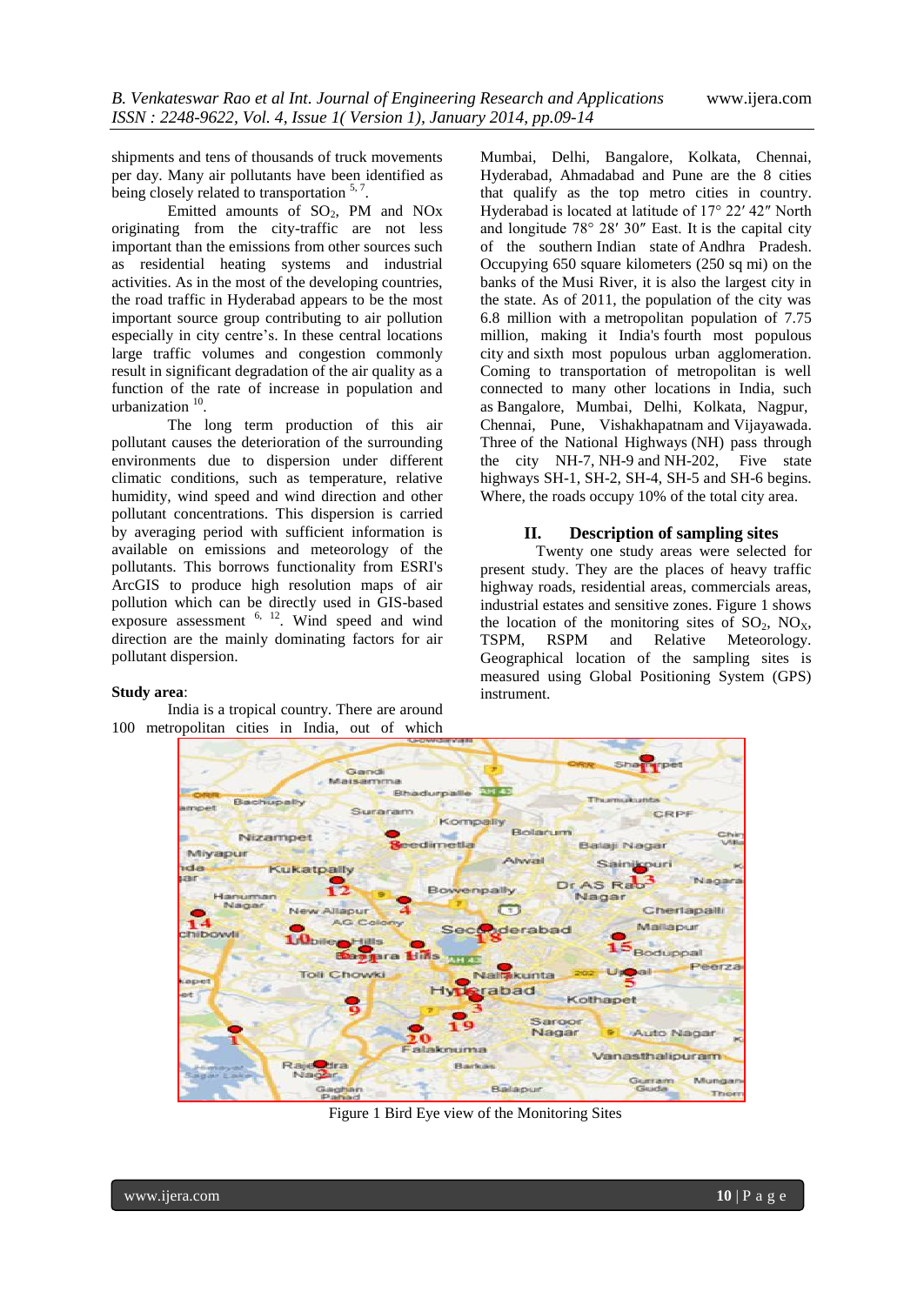1.APPA, 2.Rajendra nagar, 3.MGBS, 4.Bala nagar, 5.Uppal, 6.Jubilee Hills, 7.Chikadapally, 8.Jeedimetla, 9.Langerhouse, 10.Madhapur, 11.Shameerpet, 12.Kukatpally, 13.Shinicpuri, 14.HCU, 15.Nacharam, 16.Abids, 17.Panjagutta, 18.Paradise, 19. Charminar, 20.Zoo park, 21.KBR park.

Heavy traffic highway roads: Uppal, MGBS, Kukatpally, Panjagutta, Abids, Paradise Residential areas: APPA, Jubilee Hills, Chikkadapally, Madhapur, Shameerpet, Sainikpuri, Rajendranagar Commercials areas: Langar House, Uni.of Hyd, Nacharam, Charminar, Jubilee Hills Industrial estate: Balanagar, Jeedimetla, Sensitive zones: KBR park, Zoo park

# **III. Methodology**

Air samples were collected from residential, industrial and commercial zones for ten days in a month at each site. Suspended Particulate Matter (SPM) are monitored on an 8-hourly basis for 24 hr by collecting the particulates on 20.3cm X 25.4cm glass fiber filter (Whattman GF/A) using ENVIROTECH-APM 460 NL sampler. The flow rate is maintained at 1.2 l cu.m/min. Glass fibre filters are equilibrated in desiccators containing silica gel for 24 h before and after sample collection and weighed on a pre-calibrated AFCOSET balance (ER182A). NOx and  $SO<sub>2</sub>$  are monitored on a 4hourly basis for 24 hr as per the National Ambient Air Quality Standards (NAAQS, 1998) using Improved West and Gaeke method for  $SO<sub>2</sub>$  and Modified Jacob and Hochheiser method for NO<sub>2</sub>. The double beam Shimadzu UV 2450 UV-Visible Spectrophotometer is used for spectro-photo metric applications. The samples were collected at the rate of 5 l min-1 during the entire 24 hrs of sampling period. Meteorological data is collected from Indian meteorological department, Hyderabad. The complete observations were compared with CPCB standards.

# **IV. Results and Discussion**



Figure 2 wind rose pattern of the study area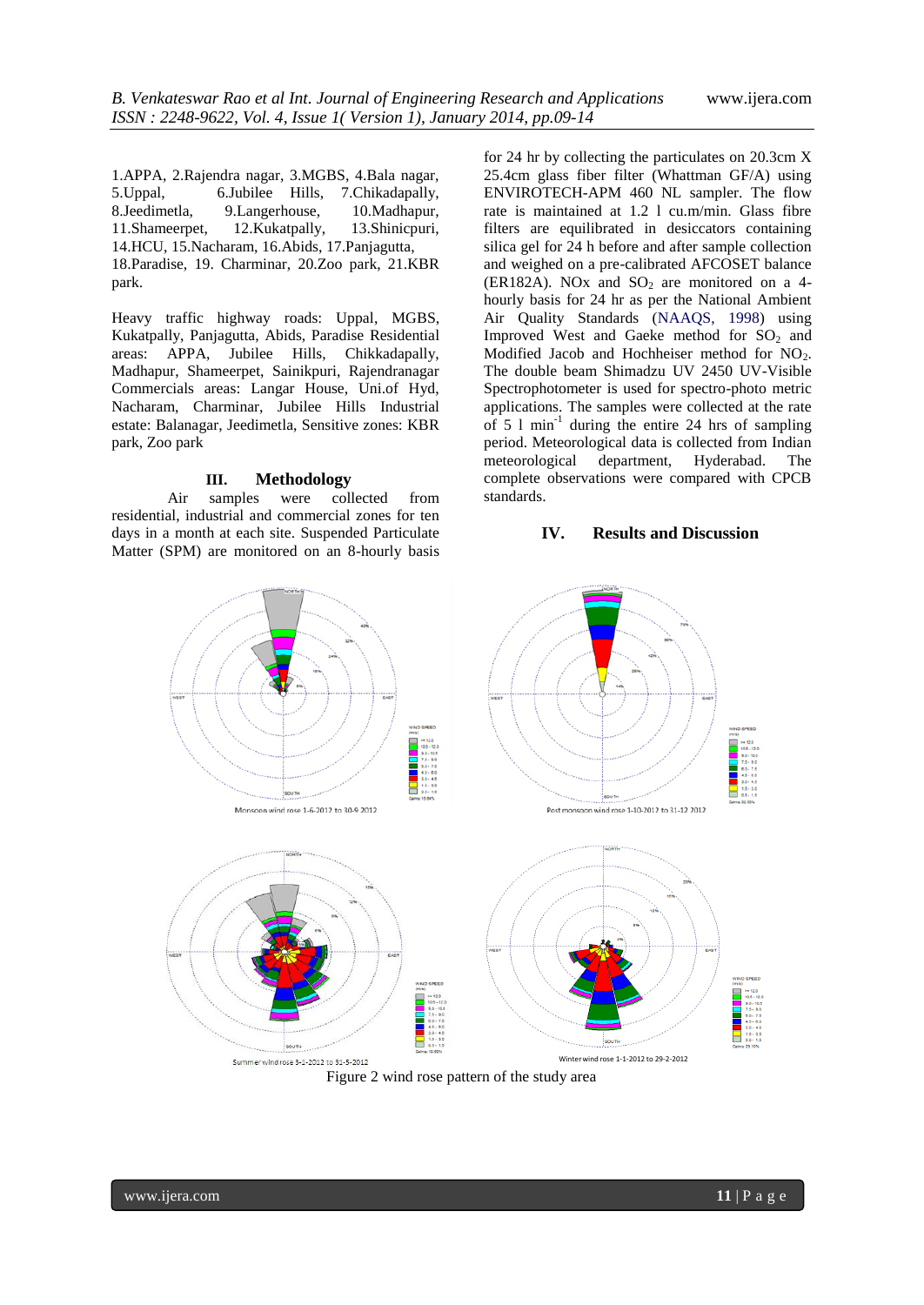

Figure 3 Distribution of the pollutants to surrounding areas

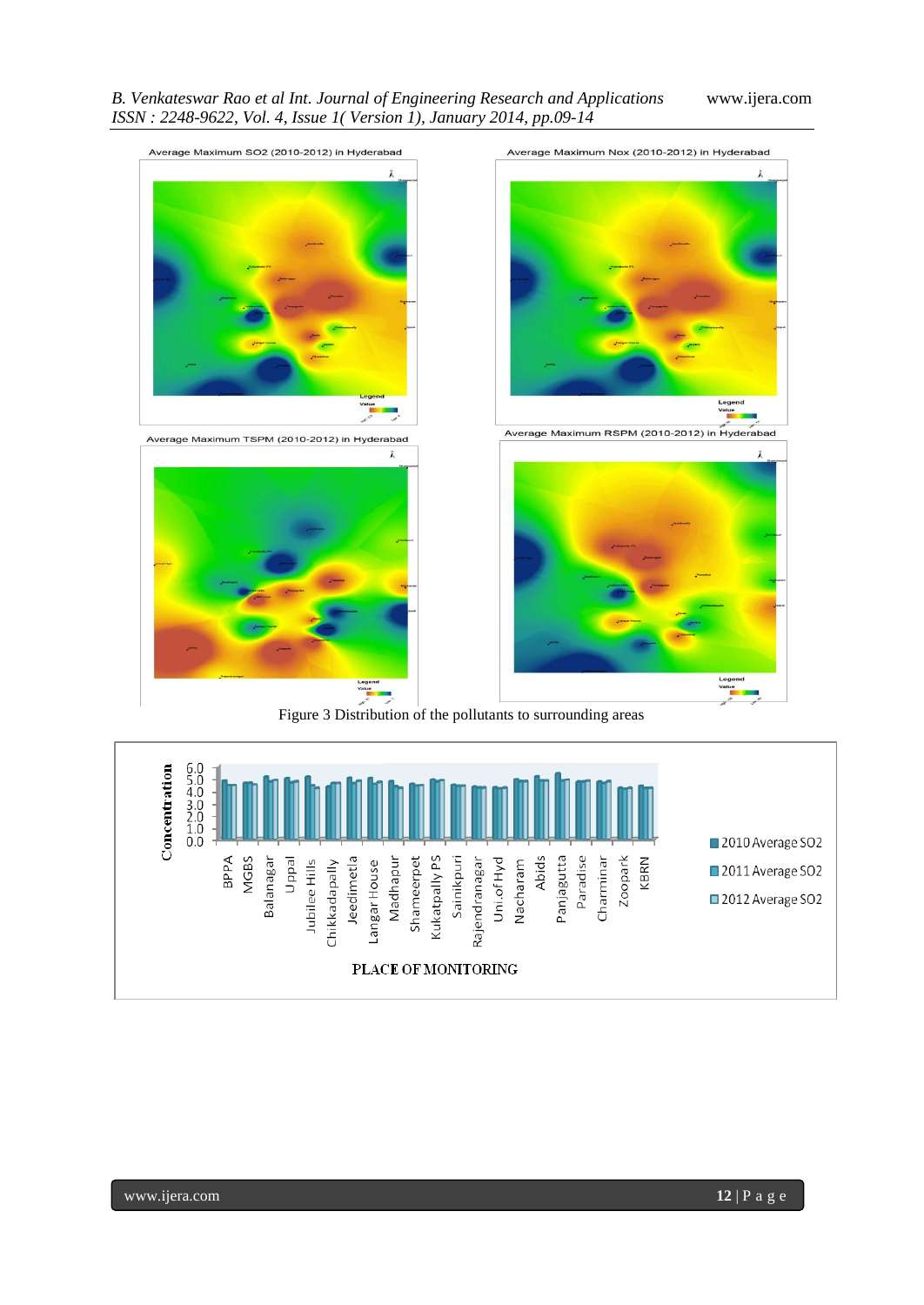



Figure 4 Concentration of the  $SO_2$ , NOx, TSPM and RSPM at all the location

The yearly average characterization of 21 selected monitoring sites is represented in the Figure 4 in terms of SO2, NOx TSPM and RSPM.

Figure 4 represents, the year average of SO<sup>2</sup> concentrations are decreased at all the monitoring places except chikkadapally and paradise. in the years of 2010, 2011, 2012 the year average concentration ranged from 4.2 to 5.4 μg/m3, 4.1 to 4.84 μg/m3 and 4.2to 4.94 μg/m3 respectively. Three years minimum and maximum of the average concentration is 4.2 and 5.4  $\mu$ g/m<sup>3</sup>.

Anthropogenic emissions of NOx lead to majority of all nitrogen inputs to the environment. During the years of 2010 to 2012, the year averages of  $NO<sub>x</sub>$ concentration is observed to be from 14 to 32  $\mu$ g/m<sup>3</sup>, 14.1 to 31.7 μg/m<sup>3</sup> and 13.2 to 31.9 μg/m3

respectively. Three years minimum and maximum of the average concentration is 14.6 and 31  $\mu$ g/m<sup>3</sup>.

In case of RSPM the concentrations are ranged from 38.3to  $108.8 \text{ }\mu\text{g/m}^3$ , 35.1 to  $108.1$ μg/m<sup>3</sup> and 39.2 to 127.4μg/m<sup>3</sup> for the years of 2010, 2011 and 2012 respectively. Three years minimum and maximum of the average concentration is 35.1 and 127.4  $\mu$ g/m<sup>3</sup>.

During the years of 2010 to 2012, the year averages of TSPM concentration is observed to be from 112.1 to 318.6 μg/m3, 101.5 to 293.2μg/m3 and 106.6 to 297.7 μg/m3 respectively. Three years minimum and maximum of the average concentration is 101.5 and 318.6 μg/m3.

Concentrations of RSPM and TSPM are above than the limits. RSPM is ranged up to 2.12